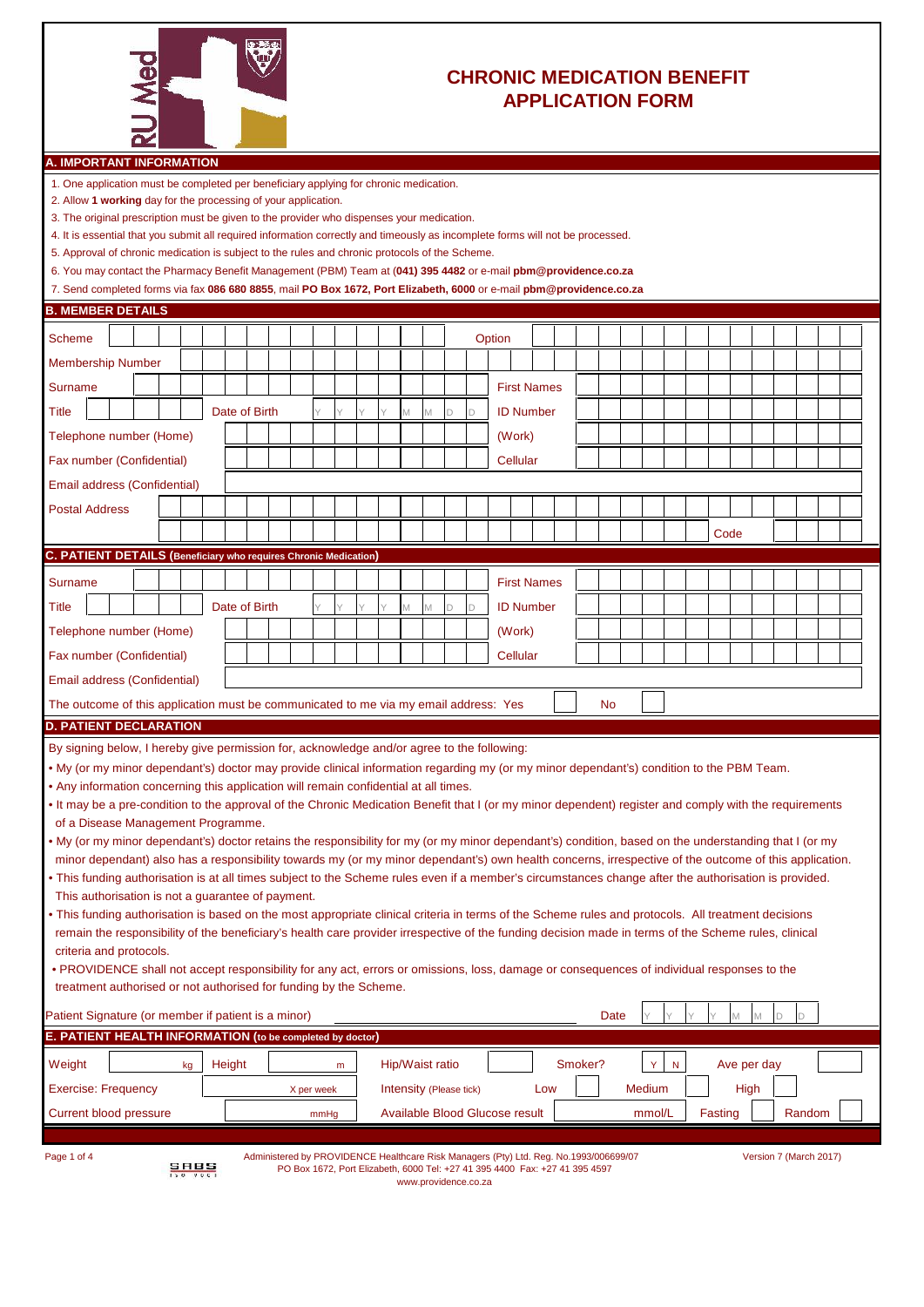| <b>Patient name</b>                                                                                                                                                                                                                                                                                                                                                                              |  |  |                                                                                                                                                                                                                                      |                                                                                                                  |  |  |  |  |  |  |  |                                                                                                              |  |  |  |                                                       |  |  |  |  |                                                                |  |  |  |                                                                    |  |  |  |  |  |  |
|--------------------------------------------------------------------------------------------------------------------------------------------------------------------------------------------------------------------------------------------------------------------------------------------------------------------------------------------------------------------------------------------------|--|--|--------------------------------------------------------------------------------------------------------------------------------------------------------------------------------------------------------------------------------------|------------------------------------------------------------------------------------------------------------------|--|--|--|--|--|--|--|--------------------------------------------------------------------------------------------------------------|--|--|--|-------------------------------------------------------|--|--|--|--|----------------------------------------------------------------|--|--|--|--------------------------------------------------------------------|--|--|--|--|--|--|
| <b>Membership number</b>                                                                                                                                                                                                                                                                                                                                                                         |  |  |                                                                                                                                                                                                                                      |                                                                                                                  |  |  |  |  |  |  |  |                                                                                                              |  |  |  |                                                       |  |  |  |  |                                                                |  |  |  |                                                                    |  |  |  |  |  |  |
| F. CLINICAL CRITERIA                                                                                                                                                                                                                                                                                                                                                                             |  |  |                                                                                                                                                                                                                                      |                                                                                                                  |  |  |  |  |  |  |  |                                                                                                              |  |  |  |                                                       |  |  |  |  |                                                                |  |  |  |                                                                    |  |  |  |  |  |  |
| The following information is required when applying for a new chronic condition<br>Certain conditions which do not appear on the form below may be considered for approval on the Chronic Benefit, although not all long-term conditions,<br>which a doctor may define as chronic, will fulfill the criteria for approval.<br>Chronic conditions only available on the Extended Chronic Benefit. |  |  |                                                                                                                                                                                                                                      |                                                                                                                  |  |  |  |  |  |  |  |                                                                                                              |  |  |  |                                                       |  |  |  |  |                                                                |  |  |  |                                                                    |  |  |  |  |  |  |
| <b>Condition</b>                                                                                                                                                                                                                                                                                                                                                                                 |  |  | <b>Requirements</b>                                                                                                                                                                                                                  |                                                                                                                  |  |  |  |  |  |  |  |                                                                                                              |  |  |  |                                                       |  |  |  |  |                                                                |  |  |  |                                                                    |  |  |  |  |  |  |
| <b>Addison's Disease</b>                                                                                                                                                                                                                                                                                                                                                                         |  |  | 1. Initial Specialist Application.                                                                                                                                                                                                   |                                                                                                                  |  |  |  |  |  |  |  |                                                                                                              |  |  |  | 2. ACTH Stimulation Test.                             |  |  |  |  |                                                                |  |  |  | 3. Serum Cortisol Test.                                            |  |  |  |  |  |  |
| ADHD*                                                                                                                                                                                                                                                                                                                                                                                            |  |  | 1. Initial Specialist Application.                                                                                                                                                                                                   |                                                                                                                  |  |  |  |  |  |  |  |                                                                                                              |  |  |  | 2. Specialist motivation if > 12 years of age.        |  |  |  |  |                                                                |  |  |  |                                                                    |  |  |  |  |  |  |
| Alzheimer's Disease*                                                                                                                                                                                                                                                                                                                                                                             |  |  | 1. Initial Specialist Application.                                                                                                                                                                                                   |                                                                                                                  |  |  |  |  |  |  |  |                                                                                                              |  |  |  |                                                       |  |  |  |  |                                                                |  |  |  | 2. Folstein's Mini Mental Examination State (MMSE) result.         |  |  |  |  |  |  |
| Ankylosing Spondylitis*                                                                                                                                                                                                                                                                                                                                                                          |  |  | 1. Initial Specialist Application.                                                                                                                                                                                                   |                                                                                                                  |  |  |  |  |  |  |  |                                                                                                              |  |  |  |                                                       |  |  |  |  |                                                                |  |  |  |                                                                    |  |  |  |  |  |  |
| Asthma                                                                                                                                                                                                                                                                                                                                                                                           |  |  | 1. Lung function test (8 years of age and older).                                                                                                                                                                                    |                                                                                                                  |  |  |  |  |  |  |  |                                                                                                              |  |  |  |                                                       |  |  |  |  |                                                                |  |  |  |                                                                    |  |  |  |  |  |  |
| Benign Prostatic Hypertrophy*                                                                                                                                                                                                                                                                                                                                                                    |  |  | 1. Motivation for 2nd tier agents (e.g. Alfuzosin) and Hormone inhibitors.                                                                                                                                                           |                                                                                                                  |  |  |  |  |  |  |  |                                                                                                              |  |  |  |                                                       |  |  |  |  |                                                                |  |  |  |                                                                    |  |  |  |  |  |  |
| <b>Bipolar Mood Disorder</b>                                                                                                                                                                                                                                                                                                                                                                     |  |  | 1. Specialist to complete Section K.                                                                                                                                                                                                 |                                                                                                                  |  |  |  |  |  |  |  |                                                                                                              |  |  |  |                                                       |  |  |  |  |                                                                |  |  |  |                                                                    |  |  |  |  |  |  |
| <b>Bronchiectasis</b>                                                                                                                                                                                                                                                                                                                                                                            |  |  | 1. Initial Specialist Application.                                                                                                                                                                                                   |                                                                                                                  |  |  |  |  |  |  |  |                                                                                                              |  |  |  | 2. Attach relevant radiology report.                  |  |  |  |  |                                                                |  |  |  |                                                                    |  |  |  |  |  |  |
| Cardiac failure                                                                                                                                                                                                                                                                                                                                                                                  |  |  | 1. Specialist to complete section G.                                                                                                                                                                                                 |                                                                                                                  |  |  |  |  |  |  |  |                                                                                                              |  |  |  |                                                       |  |  |  |  |                                                                |  |  |  |                                                                    |  |  |  |  |  |  |
| Cardiomyopathy                                                                                                                                                                                                                                                                                                                                                                                   |  |  | 1. Initial Specialist Application.                                                                                                                                                                                                   |                                                                                                                  |  |  |  |  |  |  |  |                                                                                                              |  |  |  |                                                       |  |  |  |  |                                                                |  |  |  |                                                                    |  |  |  |  |  |  |
| <b>Chronic Obstructive Pulmonary Disease</b>                                                                                                                                                                                                                                                                                                                                                     |  |  |                                                                                                                                                                                                                                      |                                                                                                                  |  |  |  |  |  |  |  |                                                                                                              |  |  |  |                                                       |  |  |  |  |                                                                |  |  |  |                                                                    |  |  |  |  |  |  |
| <b>Chronic Renal Disease</b>                                                                                                                                                                                                                                                                                                                                                                     |  |  | 1. Initial Specialist (Nephrologist) Application.                                                                                                                                                                                    |                                                                                                                  |  |  |  |  |  |  |  | 1. Lung function test including FEV1/FVC and FEV1 post bronchodilator.<br>2. Serum Urea, Creatinine and GFR. |  |  |  |                                                       |  |  |  |  |                                                                |  |  |  |                                                                    |  |  |  |  |  |  |
| <b>Coronary Artery Disease</b>                                                                                                                                                                                                                                                                                                                                                                   |  |  | 1. Stress ECG confirming diagnosis.                                                                                                                                                                                                  |                                                                                                                  |  |  |  |  |  |  |  |                                                                                                              |  |  |  |                                                       |  |  |  |  | 2. Attach history of previous cardiovascular disease event(s). |  |  |  |                                                                    |  |  |  |  |  |  |
| Crohn's Disease                                                                                                                                                                                                                                                                                                                                                                                  |  |  |                                                                                                                                                                                                                                      |                                                                                                                  |  |  |  |  |  |  |  |                                                                                                              |  |  |  |                                                       |  |  |  |  |                                                                |  |  |  |                                                                    |  |  |  |  |  |  |
| Cystic Fibrosis*                                                                                                                                                                                                                                                                                                                                                                                 |  |  |                                                                                                                                                                                                                                      | 1. Initial Specialist Application.<br>2. Diagnostic reports to be supplied<br>1. Initial Specialist Application. |  |  |  |  |  |  |  |                                                                                                              |  |  |  |                                                       |  |  |  |  |                                                                |  |  |  |                                                                    |  |  |  |  |  |  |
| Depression*                                                                                                                                                                                                                                                                                                                                                                                      |  |  |                                                                                                                                                                                                                                      |                                                                                                                  |  |  |  |  |  |  |  |                                                                                                              |  |  |  |                                                       |  |  |  |  |                                                                |  |  |  |                                                                    |  |  |  |  |  |  |
| Diabetes Insipidus                                                                                                                                                                                                                                                                                                                                                                               |  |  | 1. Prescriber to complete Section K.<br>1. Initial Specialist Application.<br>2. Water deprivation test results.                                                                                                                     |                                                                                                                  |  |  |  |  |  |  |  |                                                                                                              |  |  |  |                                                       |  |  |  |  |                                                                |  |  |  |                                                                    |  |  |  |  |  |  |
| <b>Diabetes Mellitus</b>                                                                                                                                                                                                                                                                                                                                                                         |  |  | 1. Prescriber to complete Section G and H.<br>2. Please attach the diagnostic Fasting/Random Blood Glucose results. The application cannot be reviewed if<br>this is not submitted.                                                  |                                                                                                                  |  |  |  |  |  |  |  |                                                                                                              |  |  |  |                                                       |  |  |  |  |                                                                |  |  |  |                                                                    |  |  |  |  |  |  |
| <b>Dysrhythmias</b>                                                                                                                                                                                                                                                                                                                                                                              |  |  | 1. Prescriber to clearly indicate ICD-10 code.                                                                                                                                                                                       |                                                                                                                  |  |  |  |  |  |  |  |                                                                                                              |  |  |  | 2. ECG confirming diagnosis.                          |  |  |  |  |                                                                |  |  |  |                                                                    |  |  |  |  |  |  |
| Epilepsy                                                                                                                                                                                                                                                                                                                                                                                         |  |  | 1. EEG report confirming diagnosis.                                                                                                                                                                                                  |                                                                                                                  |  |  |  |  |  |  |  |                                                                                                              |  |  |  | 2. Attach detailed seizure history.                   |  |  |  |  |                                                                |  |  |  |                                                                    |  |  |  |  |  |  |
| <b>Generalised Anxiety Disorder*</b>                                                                                                                                                                                                                                                                                                                                                             |  |  | 1. Prescriber to complete Section K.                                                                                                                                                                                                 |                                                                                                                  |  |  |  |  |  |  |  |                                                                                                              |  |  |  |                                                       |  |  |  |  |                                                                |  |  |  |                                                                    |  |  |  |  |  |  |
| Glaucoma                                                                                                                                                                                                                                                                                                                                                                                         |  |  | 1. Initial Specialist Application.                                                                                                                                                                                                   |                                                                                                                  |  |  |  |  |  |  |  |                                                                                                              |  |  |  | 2. Supply initial diagnostic intra-ocular pressure/s. |  |  |  |  |                                                                |  |  |  |                                                                    |  |  |  |  |  |  |
| Haemophilia                                                                                                                                                                                                                                                                                                                                                                                      |  |  | 1. Initial Specialist Application.<br>2. Haemophilia A (Factor VIII as % of Normal).                                                                                                                                                 |                                                                                                                  |  |  |  |  |  |  |  |                                                                                                              |  |  |  | 2. Haemophilia B (Factor IX as % of Normal).          |  |  |  |  |                                                                |  |  |  |                                                                    |  |  |  |  |  |  |
| Hyperlipidaemia                                                                                                                                                                                                                                                                                                                                                                                  |  |  | 1. Prescriber to complete Section G and J.                                                                                                                                                                                           |                                                                                                                  |  |  |  |  |  |  |  |                                                                                                              |  |  |  |                                                       |  |  |  |  |                                                                |  |  |  |                                                                    |  |  |  |  |  |  |
|                                                                                                                                                                                                                                                                                                                                                                                                  |  |  | 2. Please attach the diagnosing Lipogram. The application cannot be reviewed if this is not submitted.                                                                                                                               |                                                                                                                  |  |  |  |  |  |  |  |                                                                                                              |  |  |  |                                                       |  |  |  |  |                                                                |  |  |  |                                                                    |  |  |  |  |  |  |
| Hypertension                                                                                                                                                                                                                                                                                                                                                                                     |  |  | 1. Prescriber to complete Section G and I.                                                                                                                                                                                           |                                                                                                                  |  |  |  |  |  |  |  |                                                                                                              |  |  |  |                                                       |  |  |  |  |                                                                |  |  |  | 2. Initial Specialist Application if younger than 18 years of age. |  |  |  |  |  |  |
| Hyperthyroidism                                                                                                                                                                                                                                                                                                                                                                                  |  |  | 1. Attach initial diagnostic report.                                                                                                                                                                                                 |                                                                                                                  |  |  |  |  |  |  |  |                                                                                                              |  |  |  |                                                       |  |  |  |  |                                                                |  |  |  |                                                                    |  |  |  |  |  |  |
| Hypothyroidism                                                                                                                                                                                                                                                                                                                                                                                   |  |  | 1. Attach initial diagnostic report.                                                                                                                                                                                                 |                                                                                                                  |  |  |  |  |  |  |  |                                                                                                              |  |  |  |                                                       |  |  |  |  |                                                                |  |  |  |                                                                    |  |  |  |  |  |  |
| Menopause*                                                                                                                                                                                                                                                                                                                                                                                       |  |  | 1. Motivation required for early-onset menopause (< 40 years of age) and the prescription of Tibolone.                                                                                                                               |                                                                                                                  |  |  |  |  |  |  |  |                                                                                                              |  |  |  |                                                       |  |  |  |  |                                                                |  |  |  |                                                                    |  |  |  |  |  |  |
| <b>Multiple Sclerosis</b>                                                                                                                                                                                                                                                                                                                                                                        |  |  | 1. Initial Specialist Application.<br>3. Extended Disability Status score (EDSS).                                                                                                                                                    |                                                                                                                  |  |  |  |  |  |  |  |                                                                                                              |  |  |  | 2. Comprehensive disease history.                     |  |  |  |  |                                                                |  |  |  |                                                                    |  |  |  |  |  |  |
| Myasthena Gravis*                                                                                                                                                                                                                                                                                                                                                                                |  |  | 1. Initial Specialist application                                                                                                                                                                                                    |                                                                                                                  |  |  |  |  |  |  |  |                                                                                                              |  |  |  |                                                       |  |  |  |  |                                                                |  |  |  |                                                                    |  |  |  |  |  |  |
| Osteoporosis*                                                                                                                                                                                                                                                                                                                                                                                    |  |  | 1. DEXA bone mineral density (BMD) scan and report on any additional risk factors.                                                                                                                                                   |                                                                                                                  |  |  |  |  |  |  |  |                                                                                                              |  |  |  |                                                       |  |  |  |  |                                                                |  |  |  |                                                                    |  |  |  |  |  |  |
| <b>Parkinson's Disease</b>                                                                                                                                                                                                                                                                                                                                                                       |  |  | 1. Initial Specialist Application.                                                                                                                                                                                                   |                                                                                                                  |  |  |  |  |  |  |  |                                                                                                              |  |  |  |                                                       |  |  |  |  |                                                                |  |  |  |                                                                    |  |  |  |  |  |  |
| Rheumatoid Arthritis (RA)                                                                                                                                                                                                                                                                                                                                                                        |  |  | 1. Initial diagnostic test results confirming RA may be required where a "stepped therapy" approach has not<br>been implemented.<br>2. Initial Specialist Application for Leflunomide and Specialist Motivation for Biologic DMARDs. |                                                                                                                  |  |  |  |  |  |  |  |                                                                                                              |  |  |  |                                                       |  |  |  |  |                                                                |  |  |  |                                                                    |  |  |  |  |  |  |
|                                                                                                                                                                                                                                                                                                                                                                                                  |  |  | 3. Baseline Disease Acitvity Scores.                                                                                                                                                                                                 |                                                                                                                  |  |  |  |  |  |  |  |                                                                                                              |  |  |  |                                                       |  |  |  |  |                                                                |  |  |  |                                                                    |  |  |  |  |  |  |
| Schizophrenia                                                                                                                                                                                                                                                                                                                                                                                    |  |  | 1. Psychiatrist to complete Section K.                                                                                                                                                                                               |                                                                                                                  |  |  |  |  |  |  |  |                                                                                                              |  |  |  |                                                       |  |  |  |  |                                                                |  |  |  |                                                                    |  |  |  |  |  |  |
| <b>Systemic Lupus Erythematosus</b>                                                                                                                                                                                                                                                                                                                                                              |  |  | 1. Initial Specialist Application.                                                                                                                                                                                                   |                                                                                                                  |  |  |  |  |  |  |  |                                                                                                              |  |  |  | 2. Comprehensive disease history                      |  |  |  |  |                                                                |  |  |  |                                                                    |  |  |  |  |  |  |
| <b>Ulcerative Colitis</b>                                                                                                                                                                                                                                                                                                                                                                        |  |  | 1. Initial Specialist Application.                                                                                                                                                                                                   |                                                                                                                  |  |  |  |  |  |  |  |                                                                                                              |  |  |  | 2. Diagnostic reports to be supplied                  |  |  |  |  |                                                                |  |  |  |                                                                    |  |  |  |  |  |  |
|                                                                                                                                                                                                                                                                                                                                                                                                  |  |  |                                                                                                                                                                                                                                      |                                                                                                                  |  |  |  |  |  |  |  |                                                                                                              |  |  |  |                                                       |  |  |  |  |                                                                |  |  |  |                                                                    |  |  |  |  |  |  |

Page 2 of 4 Administered by PROVIDENCE Healthcare Risk Managers (Pty) Ltd. Reg. No.1993/006699/07 Version 7 (March 2017) **PO Box 1672, Port Elizabeth, 6000 Tel: +27 41 395 4400 Fax: +27 41 395 4597** PO Box 1672, Port Elizabeth COVIDENCE relations were visited by PO Box 1672, Port Elizabeth 6000 Tel: +27 41 395<br>www.providence.co.za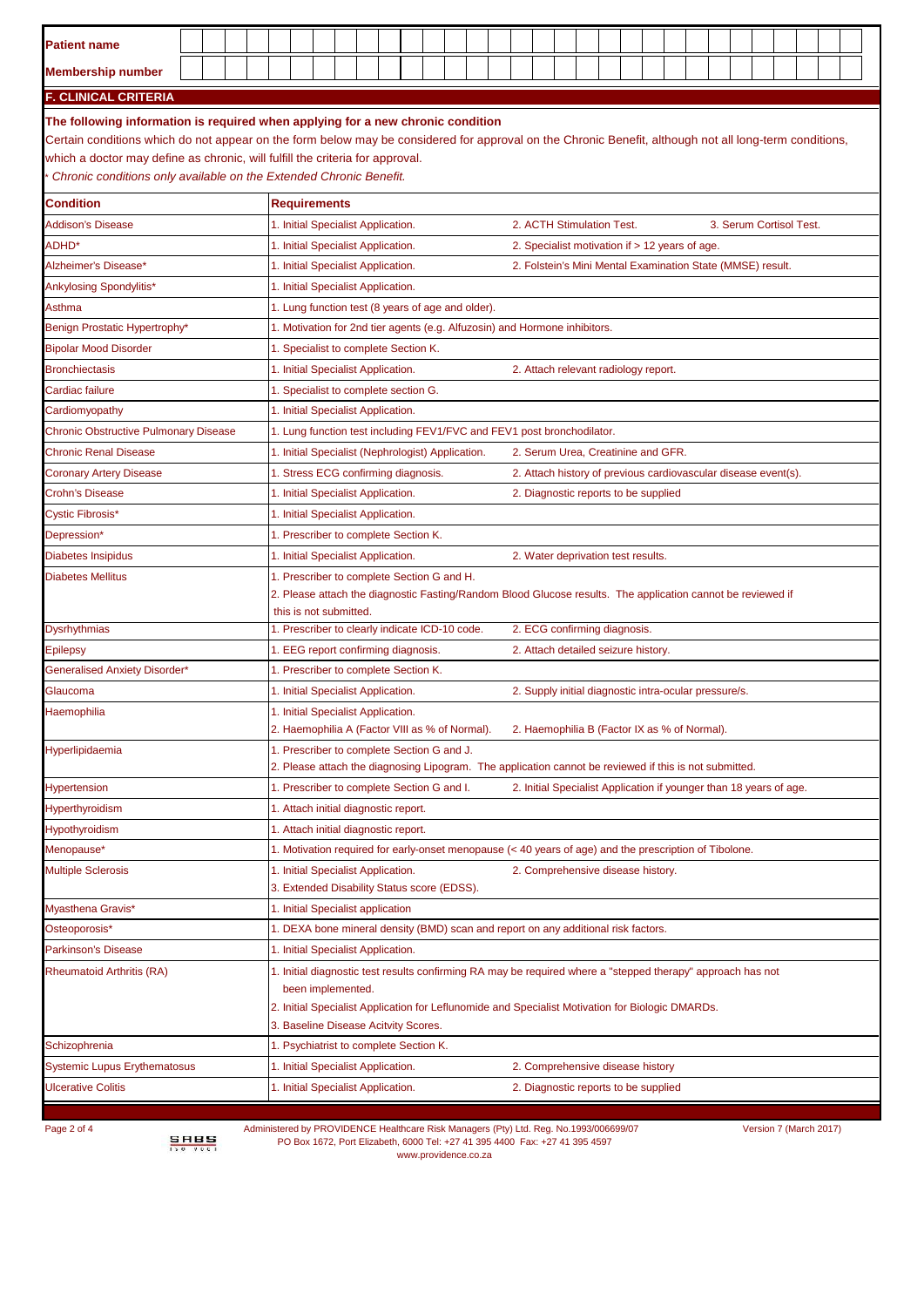| <b>Patient name</b>                                                                                                                                                                                                                                        |                    |   |   |   |                   |                       |           |   |                                                                                       |                          |  |   |   |   |        |                      |  |  |                        |  |
|------------------------------------------------------------------------------------------------------------------------------------------------------------------------------------------------------------------------------------------------------------|--------------------|---|---|---|-------------------|-----------------------|-----------|---|---------------------------------------------------------------------------------------|--------------------------|--|---|---|---|--------|----------------------|--|--|------------------------|--|
|                                                                                                                                                                                                                                                            |                    |   |   |   |                   |                       |           |   |                                                                                       |                          |  |   |   |   |        |                      |  |  |                        |  |
| <b>Membership number</b>                                                                                                                                                                                                                                   |                    |   |   |   |                   |                       |           |   |                                                                                       |                          |  |   |   |   |        |                      |  |  |                        |  |
| G. CARDIOVASCULAR (to be completed by doctor when applying for hypertension, hyperlipidaemia or diabetes mellitus)                                                                                                                                         |                    |   |   |   |                   |                       |           |   |                                                                                       |                          |  |   |   |   |        |                      |  |  |                        |  |
| Is microalbuminuria present?                                                                                                                                                                                                                               |                    |   |   |   |                   | Y                     | N         |   |                                                                                       |                          |  |   |   |   |        |                      |  |  |                        |  |
| Is GFR less than 60ml/min?                                                                                                                                                                                                                                 |                    |   |   |   |                   |                       |           |   |                                                                                       |                          |  |   |   |   |        |                      |  |  |                        |  |
| Please indicate which of the following co-morbidities/risk factors apply to this patient?                                                                                                                                                                  |                    |   |   |   |                   |                       |           |   |                                                                                       |                          |  |   |   |   |        |                      |  |  |                        |  |
| Peripheral arterial disease                                                                                                                                                                                                                                |                    |   |   |   | Nephropathy       |                       |           |   |                                                                                       | Retinopathy              |  |   |   |   |        | <b>Heart Failure</b> |  |  |                        |  |
| Left ventricular hypertrophy                                                                                                                                                                                                                               |                    |   |   |   |                   | Chronic renal disease |           |   |                                                                                       | Cardiomyopathy           |  |   |   |   |        | Prior stroke/TIA     |  |  |                        |  |
| Prior myocardial infarction                                                                                                                                                                                                                                |                    |   |   |   | <b>Prior CABG</b> |                       |           |   |                                                                                       | <b>Prior Stent</b>       |  |   |   |   | Angina |                      |  |  |                        |  |
| If heart failure is present, please indicate classification below:                                                                                                                                                                                         |                    |   |   |   |                   |                       |           |   |                                                                                       |                          |  |   |   |   |        |                      |  |  |                        |  |
| NYHA/ACC-AHA Classification                                                                                                                                                                                                                                |                    |   |   | A |                   |                       | B/I(Mild) |   |                                                                                       | C/II(Mild)-III(Moderate) |  |   |   |   |        | D/IV(Severe)         |  |  |                        |  |
| <b>H. DIABETES MELLITUS</b>                                                                                                                                                                                                                                |                    |   |   |   |                   |                       |           |   |                                                                                       |                          |  |   |   |   |        |                      |  |  |                        |  |
| Please attach the laboratory diagnostic Fasting or Random Blood Glucose results. The application cannot be reviewed if this is not submitted.                                                                                                              |                    |   |   |   |                   |                       |           |   |                                                                                       |                          |  |   |   |   |        |                      |  |  |                        |  |
| I. HYPERTENSION (to be completed by doctor when applying for hypertension)                                                                                                                                                                                 |                    |   |   |   |                   |                       |           |   |                                                                                       |                          |  |   |   |   |        |                      |  |  |                        |  |
| Please supply two blood pressure readings, performed on two different occasions, before initiating drug therapy, for a newly diagnosed patient.                                                                                                            |                    |   |   |   |                   |                       |           |   |                                                                                       |                          |  |   |   |   |        |                      |  |  |                        |  |
| 1)                                                                                                                                                                                                                                                         | M                  | M | D |   |                   |                       | mmHg      |   | 2)                                                                                    | Y                        |  | M | M | D | D      |                      |  |  | mmHg                   |  |
| J. HYPERLIPIDAEMIA (to be completed by doctor when applying for hyperlipidaemia)<br>Please attach the diagnosing lipogram. The application cannot be reviewed if this is not submitted.                                                                    |                    |   |   |   |                   |                       |           |   |                                                                                       |                          |  |   |   |   |        |                      |  |  |                        |  |
|                                                                                                                                                                                                                                                            |                    |   |   |   |                   |                       |           |   |                                                                                       |                          |  |   |   |   |        |                      |  |  |                        |  |
| Is there a family history of early-onset arteriosclerotic disease?<br>If yes, please provide details below:                                                                                                                                                |                    |   |   |   |                   |                       |           | Y | $\mathsf{N}$                                                                          |                          |  |   |   |   |        |                      |  |  |                        |  |
|                                                                                                                                                                                                                                                            |                    |   |   |   |                   |                       |           |   |                                                                                       |                          |  |   |   |   |        |                      |  |  |                        |  |
| If yes, please provide details below:<br>Please risk your patient as per the Framingham coronary prediction algorithm<br>K. PSYCHIATRIC CONDITIONS (to be completed docotr by when applying for psychiatric disorders)<br>Please indicate DSM IV diagnosis |                    |   |   |   |                   |                       |           |   |                                                                                       |                          |  |   | % |   |        |                      |  |  |                        |  |
| Please indicate number of relapses<br><b>ADDITIONAL NOTES</b>                                                                                                                                                                                              |                    |   |   |   |                   |                       |           |   |                                                                                       |                          |  |   |   |   |        |                      |  |  |                        |  |
|                                                                                                                                                                                                                                                            |                    |   |   |   |                   |                       |           |   |                                                                                       |                          |  |   |   |   |        |                      |  |  |                        |  |
| Page 3 of 4                                                                                                                                                                                                                                                |                    |   |   |   |                   |                       |           |   | Administered by PROVIDENCE Healthcare Risk Managers (Pty) Ltd. Reg. No.1993/006699/07 |                          |  |   |   |   |        |                      |  |  | Version 7 (March 2017) |  |
|                                                                                                                                                                                                                                                            | 5 H B S<br>130.900 |   |   |   |                   |                       |           |   | PO Box 1672, Port Elizabeth, 6000 Tel: +27 41 395 4400 Fax: +27 41 395 4597           |                          |  |   |   |   |        |                      |  |  |                        |  |

www.providence.co.za